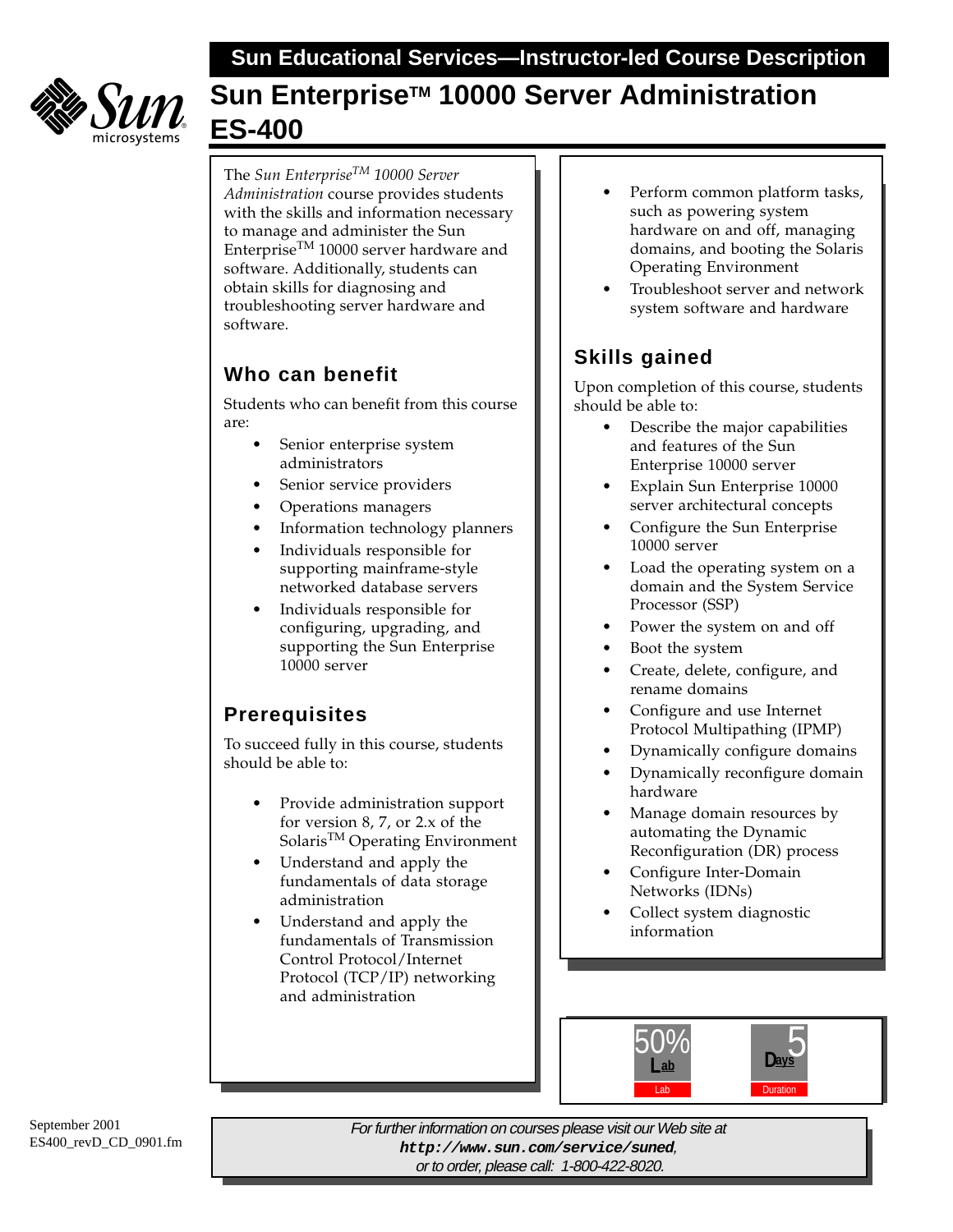- Perform basic diagnostic and troubleshooting tasks
- Monitor and control the Sun Enterprise 10000 server

### **Related courses**

Before:

- SA-118: *Fundamentals of the SolarisTM 8 Operating Environment for System Administrators*
- SA-238: *SolarisTM 8 Operating Environment System Administration I*
- SA-288: *SolarisTM 8 Operating Environment System Administration II*
- SA-389: *SolarisTM 8 Operating Environment Network Administratio*n

#### After:

- ES-210: *Storage Management with Backup*
- ES-220: *Disk Management with DiskSuiteTM*
- ES-255: *SunTM Hardware RAID and T3 Storage System Administration*
- ES-310: *Volume Manager with Sun StorEdgeTM*
- ST-350: *SunTM Systems Fault Analysis Workshop*
- ES-415: *SunTM Management Center 3.0 Administration*
- ES-330: *Sun Enterprise Cluster Administration*
- ES-450: *SunTM Cluster Advanced Administration*
- SA-400: *Enterprise System Performance Management*

### **Course outline**

#### Module 1 – "Introduction to the Sun Enterprise 10000 Server"

- Describe the capabilities and features of the Sun Enterprise 10000 server
- Identify the hardware and software components of the Sun Enterprise 10000 server
- Introduce the concepts of the System Service Processor (SSP) operation

#### Module 2 – "Architecture Overview"

- Describe the construction of the Sun Enterprise 10000 server
- Explain the function and operation of the Sun Enterprise 10000 server components
- Describe the system board interface
- Describe the system board structure
- Describe the centerplane operation
- Describe the control board structure
- Assess the Sun Enterprise 10000 server hardware and software configuration

#### Module 3 – "System Service Processor Administration"

- Explain the functions of the System Service Processor (SSP)
- Describe how the SSP interacts with the Sun Enterprise 10000 server platform
- Describe security considerations relevant to the Sun Enterprise 10000 server
- Plan a network for a Sun Enterprise 10000 server and its SSP
- Install the SSP software
- Accomplish a manual failover from the main SSP to the spare SSP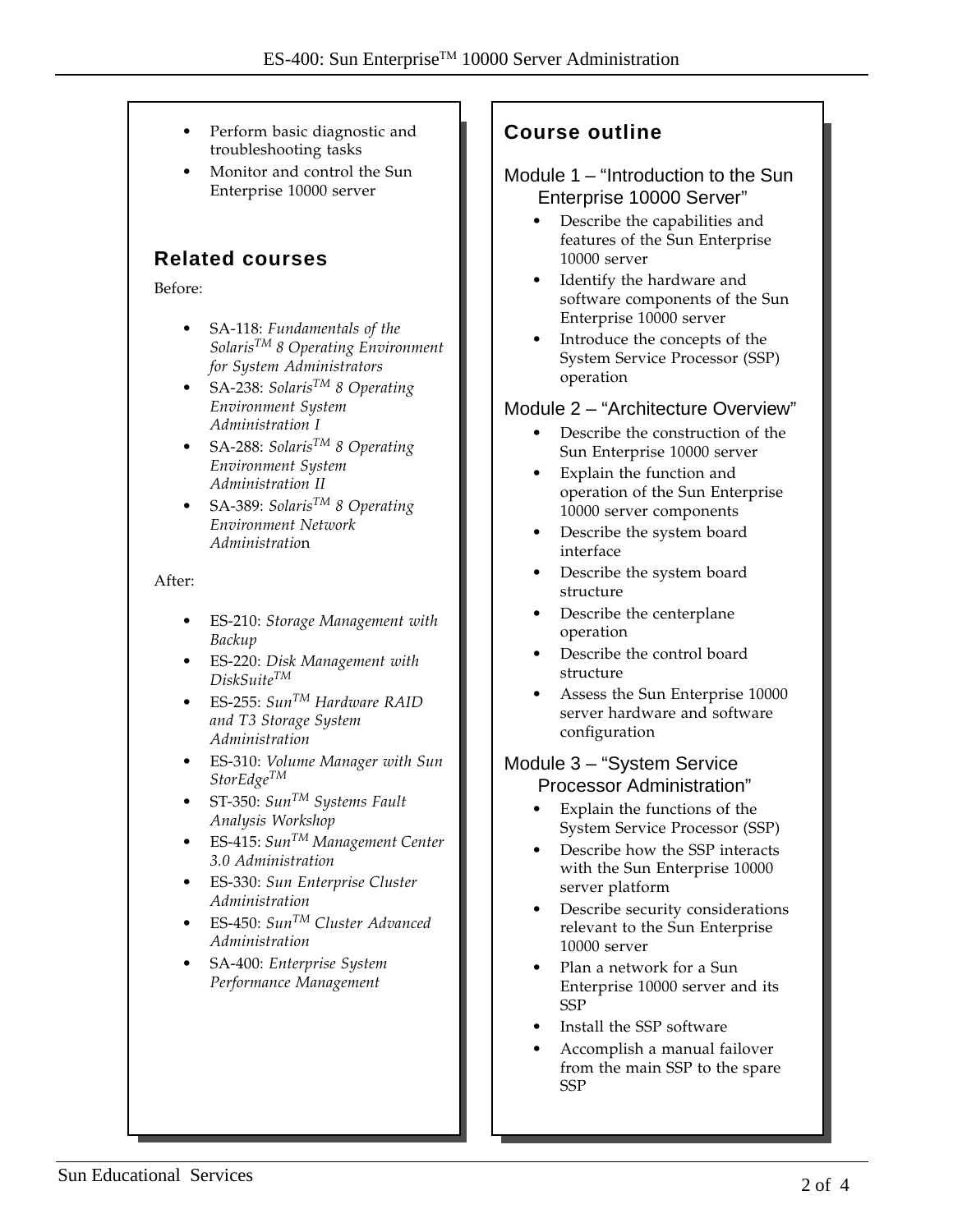- Configure automatic failover of the main SSP to the spare SSP
- Perform control board switchover

#### Module 4 – "Platform Management Programs"

- Determine the Sun Enterprise 10000 server hardware configuration by using the hostinfo command
- Control system fan speeds with the fan command
- Manage the Sun Enterprise 10000 server's power by using the power command
- Describe the purpose of the hostview program
- Use the following features of hostview: fan control, power control, and log inspection
- Perform most of the hostview functions from the command line

#### Module 5 – "Domains"

- Describe a domain
- Identify domain configurations
- Describe the purpose of the eeprom.image files
- Identify the steps required for creating an eeprom.image file
- List the requirements for a domain
- Create, remove, and rename a domain

#### Module 6 – "Boot Devices"

- Explain the process for configuring domain hardware
- Decode SBus slot and processor physical locations
- Identify physical locations of disks
- Describe the use of the netcon and netcontool programs

#### Module 7 – "System Initialization Process"

- Analyze the domain bringup process
- Discuss the Sun Enterprise 10000 server power-on self-test (POST)
- Describe the open boot PROM (OBP) environment specific to the Sun Enterprise 10000 server
- Describe blacklisting and how to manage a blacklist file

#### Module 8 – "Installing the Solaris Operating Environment"

- Describe the Solaris Operating Environment as it relates to the Sun Enterprise 10000 server
- Configure the SSP as a boot and install server
- Install a Solaris Operating Environment on a Sun Enterprise 10000 domain
- Explain how to boot a Solaris Operating Environment on a domain
- Perform the default configuration for network time protocol (NTP) in a domain

#### Module 9 – "Multipathing"

- Describe the concepts of multipathing
- Discuss the supported device types
- Install and set up the Alternate Pathing (AP) software
- Use the AP command-line commands
- Configure alternate network paths
- Configure alternate disk array paths
- Configure alternate paths for the boot drive